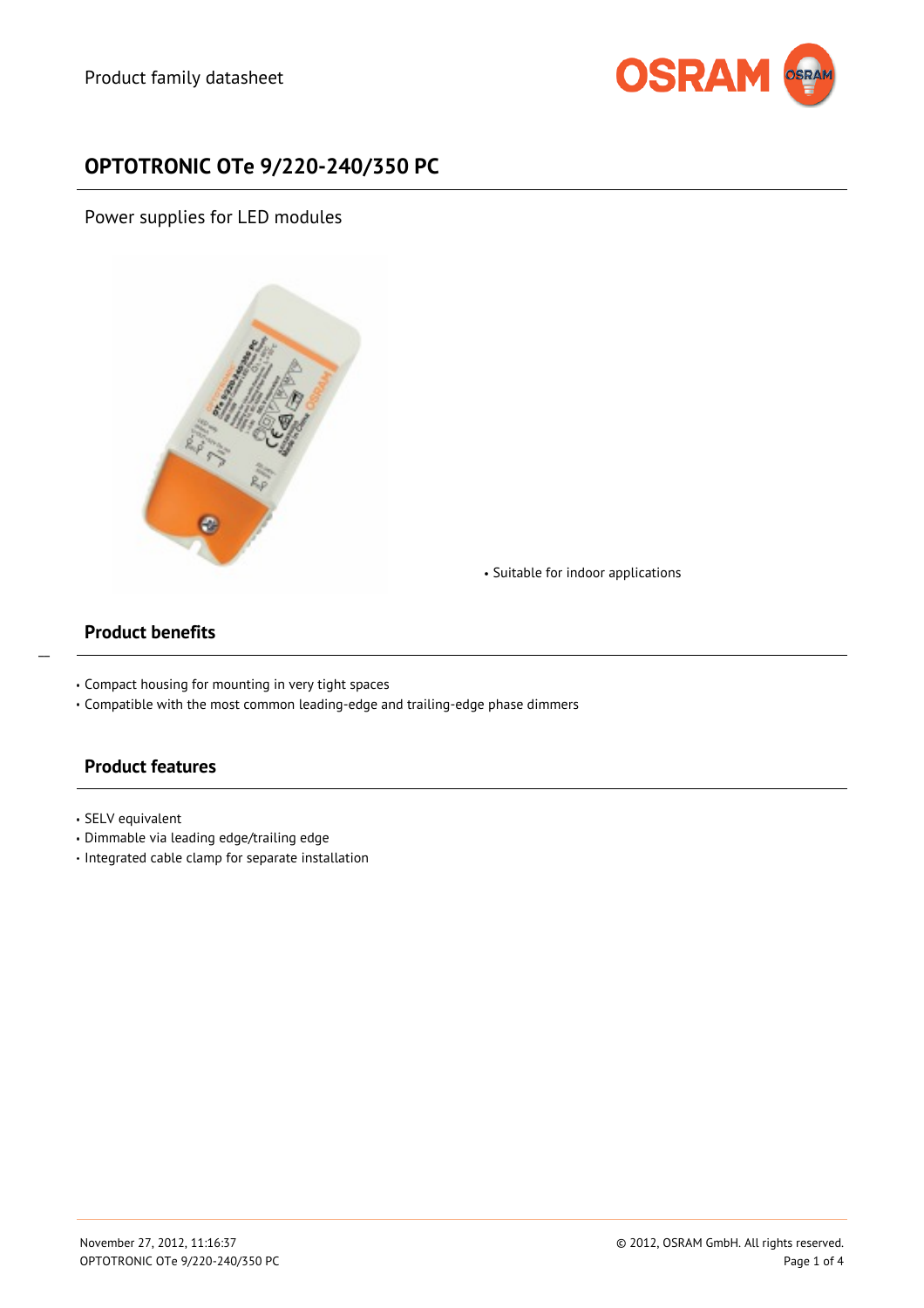



*Product line drawing with letters*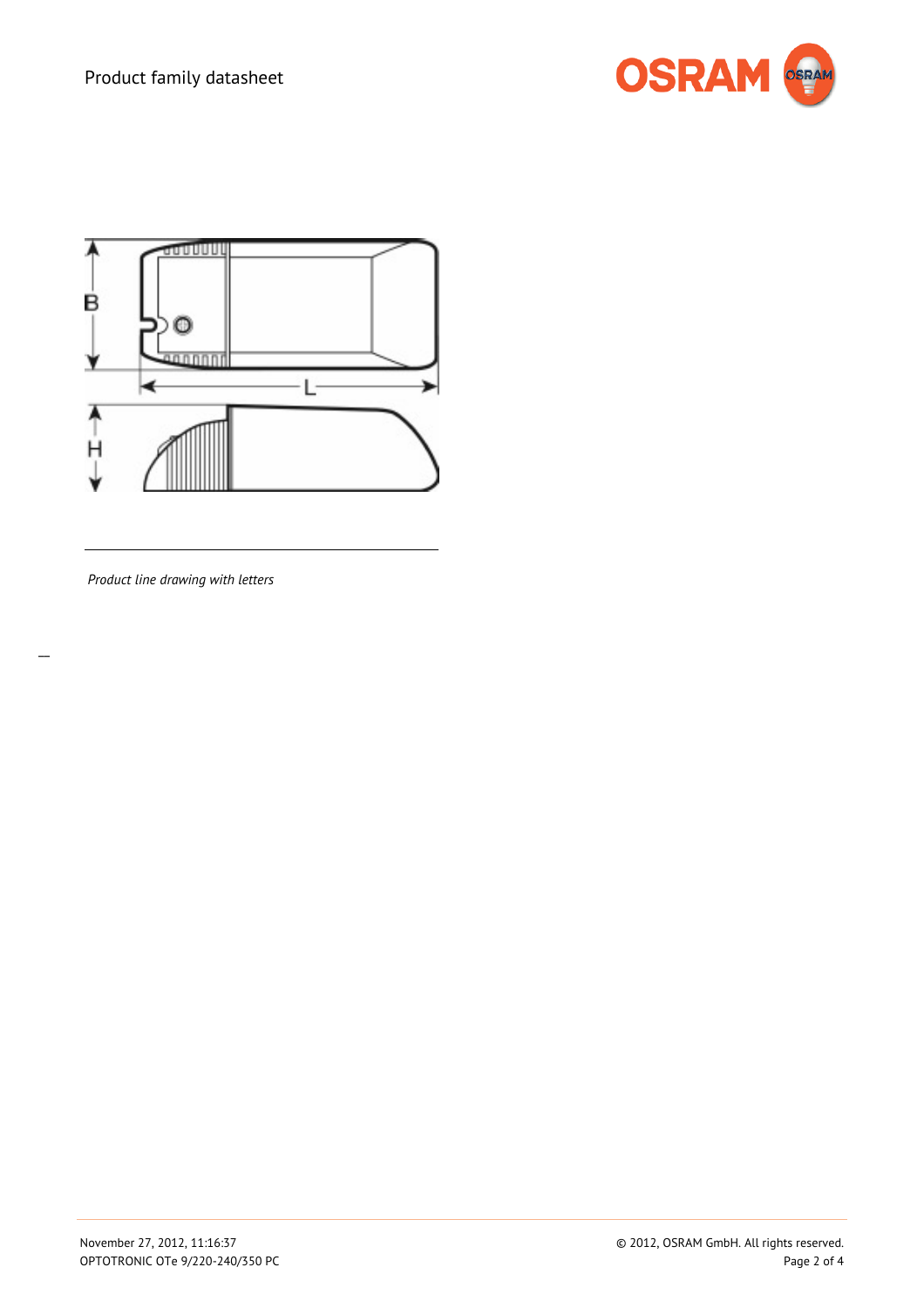

## **Technical data**

| <b>Product description</b> | Ambient temperature range | Input voltage            | Nominal voltage                         | Output current | <b>Mains frequency</b> | Output voltage  |
|----------------------------|---------------------------|--------------------------|-----------------------------------------|----------------|------------------------|-----------------|
|                            | $-20+50$ °C               | $195264$ V <sup>1)</sup> | 220240 V                                | 350 mA $^{2}$  | 50/60 Hz               | $1729$ V $^{3}$ |
|                            |                           |                          |                                         |                |                        |                 |
| <b>Product description</b> | Dimming interface         | Dimming range            | Maximum temperature at<br>tc test point |                |                        |                 |
|                            | Phase Cut                 | 10100 %                  | 65 °C <sup>4)</sup>                     |                |                        |                 |

1) Permitted voltage range

2)  $\pm$ 5 %

3) <sub>Maximum <32</sub> V

4) Maximum at the Tc-point